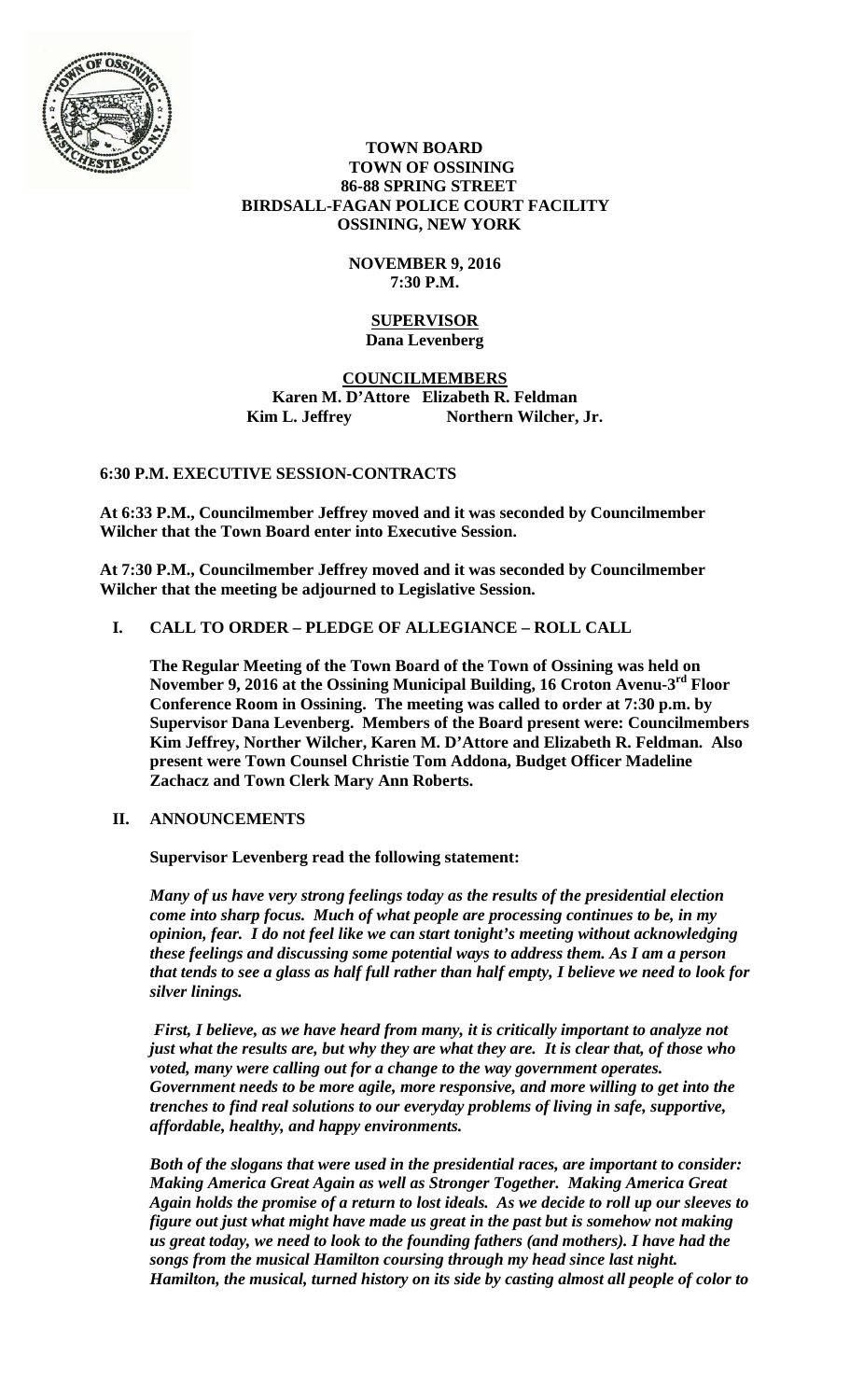*represent the early immigrant experience of making a new country and rallying against the establishment to do so. These early immigrants who founded this country used their talents to survive and build on their skills and experiences to create a new norm that could serve as a template for others to come and pursue life, liberty and happiness.* 

*While many hear messages of hatred, again, I think these have been caused by fear. We need to help extinguish that fear. To do so, I propose forming a Kindness group, one that helps us, as a local government, support those most in need of kindness as well as recognize those who have the easiest time performing small acts of kindness for others on a regular basis without normally receiving any recognition. I am a strong believer that recognizing people for their positive actions perpetuates a yearning for others to do good, for each of us to do more good. I would like to call this group the Lemonade Brigade, and find people who both work for and volunteer with government to help identify a plan to turn lemons into lemonade every day to strengthen the core supports in our community, and to indeed realize the American Dream for all here in Ossining. I hope you will apply.* 

*Today, I had the opportunity to think really hard about my own family history. My mother was hidden on a farm in Holland during the Second World War. As a Jewish child, she was "temporarily adopted" by righteous Christians who risked their lives to hide and raise my mother as if she were their own. She went to school with the other children from when she was 5 until 7 years old, hiding from the Nazis under haystacks when they came by. When the war ended, she was reunited with her parents, who had been hidden by other equally brave and kind and righteous Christians. During this time of fear of the unknown, good, hard-working people reached out to help strangers, because they did not believe that this type of person with a particular label or that type of person with another label was the cause of their demise. They serve as exemplars for all of us that we must believe in our fellow humans, support and cherish them, so we can all succeed. Other's dreams do not threaten our dreams. We must show kindness to one another no matter what. That is how we will become much Stronger Together.* 

*As we deconstruct the messages from this campaign, we must work hard to remember that love not hate, courage not fear, and kindness and hope are what make us human, what make our everydays worth living. We must help one another by showing our strength, our resilience, and work just that much harder to achieve our collective ideals. Today is the first day of the rest of our lives. Let's grab it and let the goodness in us take hold at the local level so we can do our part to make this Town and this Country all that it can be.* 

*IFCA held a Ribbon Cutting for their consignment shop where now, with some help from Senator David Carlucci's office, they have increased their hours and offered job training for those who now work in the shop. The store has some treasures, so be sure to stop by on the corner of Spring and Broad Streets to see what you can find. Councilwoman D'Attore, would you like to elaborate?\** 

*On Sunday, November 6<sup>th</sup>, I was joined by many Ossining and Westchester friends aboard the Hornblower Ship leaving Yonkers Harbor for the "Sing Sing Swing," a fundraiser for the Sing Sing Prison Museum project. Several hundred history buffs took a trip "Up the River" and learned about the history of the facility and the plans for the museum and how it will be transformative in our region once designated as a museum. This was a phenomenal event, and it would not have been possible without the hard work of many, including Jerry Faiella of Historic Hudson River Towns, Stephanie Lynn, Rochelle Udell, Dana White, Henry Welt, Tracey Corbitt, Mark Sarazen and so many others whose enthusiasm for the project is absolutely infectious and without whom this would not have been possible. I look forward continuing to work with this fantastic team as we inform more of our community about this exciting project.* 

*Councilwomen Jeffrey, D'Attore, Feldman and I, along with many Town and Village officials, attended the Ossining Rotary's Byington Scholarship Fundraiser on Monday*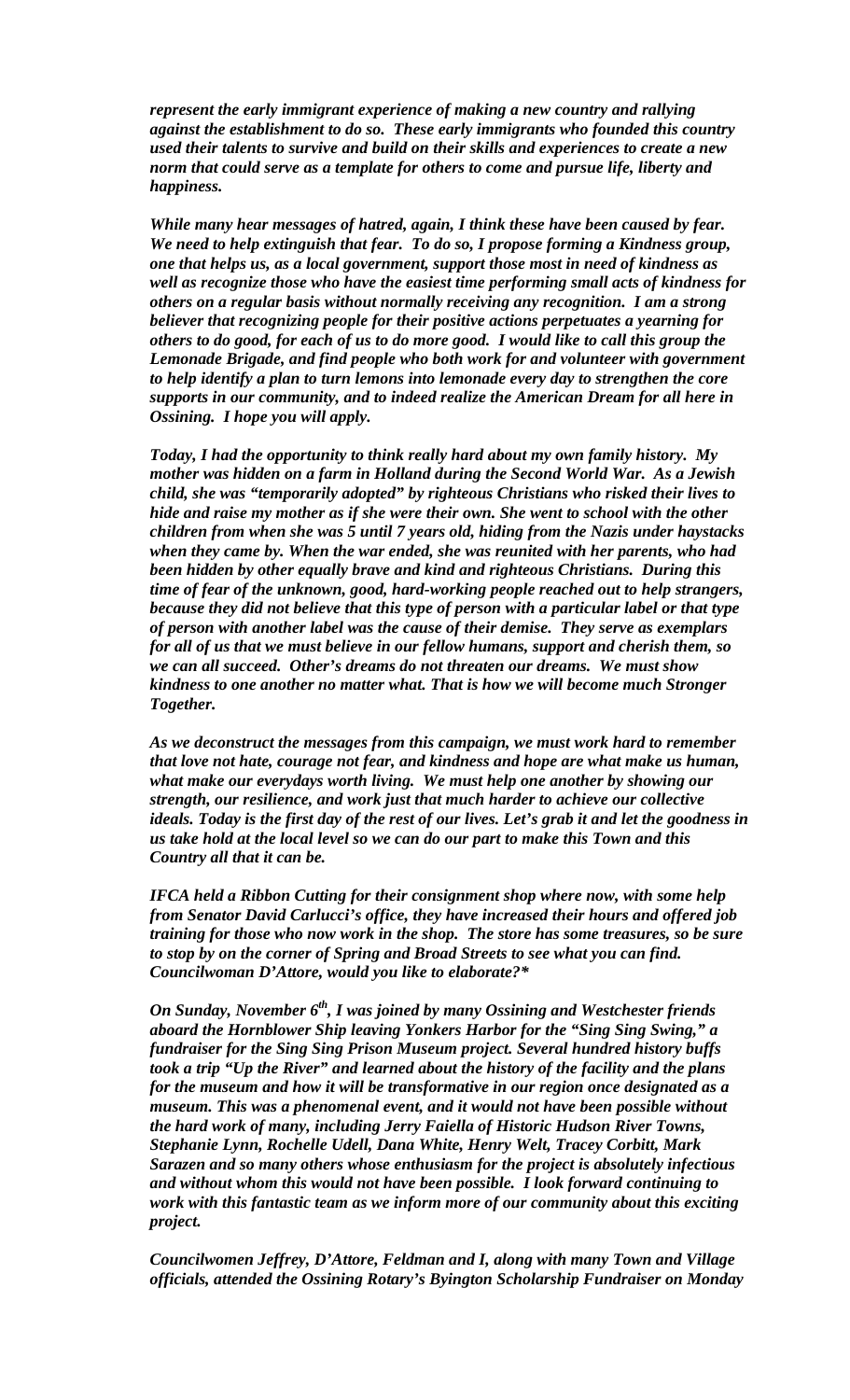*night, where we were offered a chance to nominate a Town Employee of the Year. We were hard pressed to choose just one, so the Rotary generously allowed us to nominate our incredible Father/Son team, Matteo and Mario Velardo. Matteo has worked for the Town Highway Department for almost 23 years, and Mario for the Town Parks Department since 2001. If you know these two gentlemen, you will understand how very deserving they are of this recognition, and I was thrilled to join the Rotary in celebrating their hard work and commitment. We have named today Velardo Day in the Town of Ossining in their honor, and there are only a few hours left, so go outside and build something beautiful to mark the occasion.* 

*Tomorrow night, Thursday, November 10th, there are several interesting events taking place in our community to which I'd like to bring your attention. The Ossining Documentary and Discussion Series will be showing "Consuming Kids", which will take an in-depth look at the marketing machine that has been explicitly built to advertise to our children. This screening begins in the Budarz Theater at the Ossining Library will begin at 6:30PM, seating at 6:15PM. All are welcome.* 

*Also tomorrow night, our very own Captain Scott Craven of the Ossining PD, who is also a known nautical history enthusiast, will be giving a talk on the Hudson River lighthouses at the Briarcliff Library. The program begins at 7PM, and is co-sponsored by the Briarcliff Manor/ Scarborough Historical Society. If you have ever heard one of Captain Craven's lectures before, you know this is not an event anyone should miss.* 

*Finally, I would like to draw your attention to new legislation that we sure are glad has been signed into law. The "Slow Down to Get Around" law took effect this past week, and expands on 2012's "Move Over" law. The prior version made it a crime not to slow down when you spot a stopped emergency vehicle on the road side, but the 2016 change has made it so garbage and sanitation vehicles are now included as well. You must reduce your speed when passing a collection truck with flashing lights, in addition to doing so for emergency vehicles, or you may be subject to a fine and/or jail time. Make sure to follow this law not just to avoid the fine, but also out of respect for our hard working men and women who put their safety at risk out on the road to provide our services each day.* 

**Councilmember Feldman announced that this Friday November, 11th 7:00 p.m. admission is free at the Ossining Boat and Canoe Club. Mr. James Frosic will share his knowledge of the amazing eel and it's complicated life journey.** 

### **III. LIAISON REPORTS**

#### **IV. DEPARTMENTAL REPORTS**

**I would like to invite our Superintendent of Cemeteries Pete Connolly to join us and give an update on Dale Cemetery, as well as some of our agenda items this evening.** 

**Pete Connolly, Dale Cemetery**

**Pete Connolly from Dale Cemetery addressed Resolution F (Changes to Dale Cemetery Fee Schedule) and Resolution I (Dale Cemetery: Acceptance of Gravestone from First Baptist Church). Mr. Connolly also reported that Section 9 has been paved.** 

#### **V. PUBLIC COMMENT ON AGENDA ITEMS**

**Mr. Howard Fleicher Town Outside resident addressed the mortgage recording tax.** 

**Supervisor Levenberg explained that this topic is part of our Work Session and is not part of our legislative session.**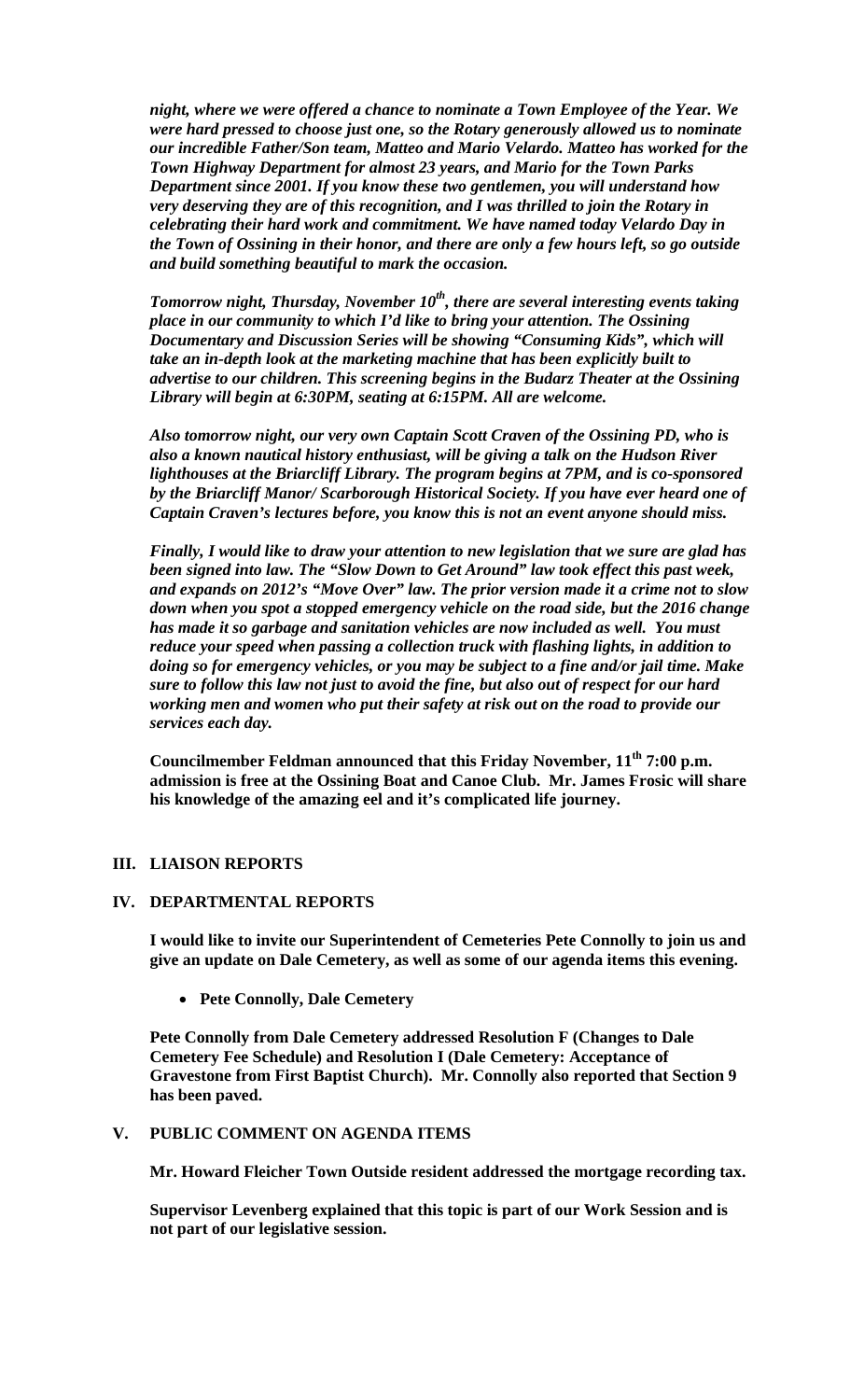### **VI. BOARD RESOLUTIONS**

#### **Approval of Minutes-Regular Meeting**

**Councilmember Jeffrey moved and it was seconded by Councilmember Wilcher that the following be approved:** 

**Resolved, that the Town Board of the Town of Ossining hereby approves the October 13, 2016, Minutes of the Regular Meeting as presented.** 

> **Motion Carried: 3-0-2 Ayes: Jeffrey, Wilcher & Levenberg Abstain: D'Attore & Feldman**

#### **A. Approval of Minutes-Regular Meeting**

**Councilmember Wilcher moved and it was seconded by Councilmember Feldman that the following be approved:** 

**Resolved, that the Town Board of the Town of Ossining hereby approves the October 25, 2016, Minutes of the Regular Meeting as presented.** 

 **Motion Carried: Unanimously** 

#### **B. Approval of Minutes-Special Meeting**

**Councilmember Jeffrey moved and it was seconded by Councilmember Wilcher that the following be approved:** 

**Resolved, that the Town Board of the Town of Ossining hereby approves the November 1, 2016, Minutes of the Special Meeting as presented.** 

 **Motion Carried: Unanimously** 

### **D. Approval of Voucher Detail Report**

**Councilmember Wilcher moved and it was seconded by Councilmember Jeffrey that the following be approved:** 

**Resolved, that the Town Board of the Town of Ossining hereby approves the Voucher Detail Report dated November 9, 2016 in the amount of \$364,853.12.** 

 **Motion Carried: Unanimously**

### **E.Zoning Board Resignation**

**Councilmember Wilcher moved and it was seconded by Councilmember Jeffrey that the following be approved:** 

**Resolved, that the Town Board hereby accepts, with regret, the resignation of Zoning**  Board of Appeals Member Ching Wah Chin, effective November 2<sup>nd</sup>, 2016.

**Supervisor Levenberg stated while Ching Wah has submitted his resignation from the Zoning Board of Appeals, he will not be going far—Ching Wah has graciously accepted the position of Planning Board Chair, and we feel incredibly fortunate that he has volunteered to continue serving our residents in this new way.** 

 **Motion Carried: Unanimously**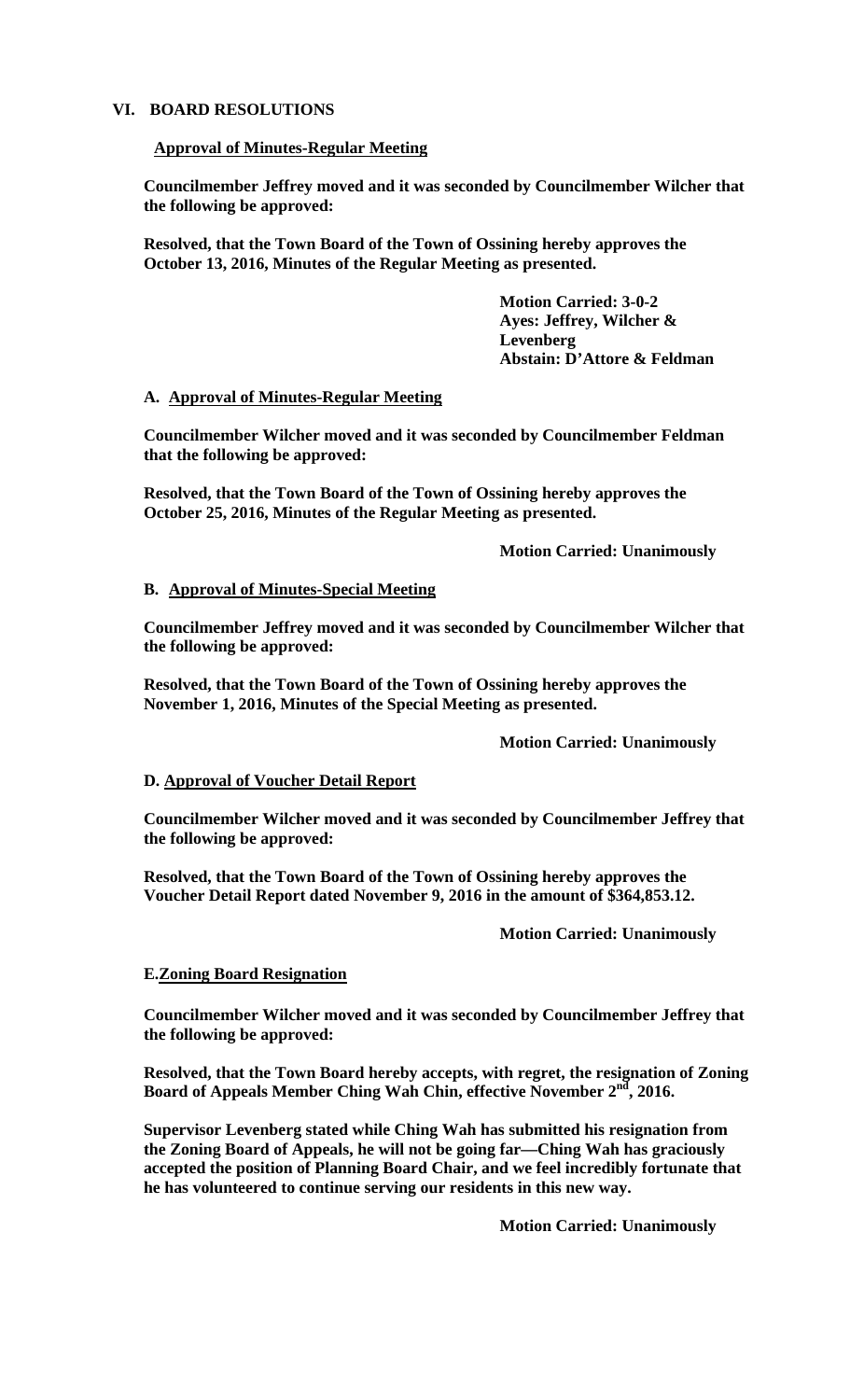# **F. Changes to Dale Cemetery Fee Schedule**

**Councilmember Wilcher moved and it was seconded by Councilmember Feldman that the following be approved:** 

### **Therefore be it Resolved, that the following changes to the Dale**  Cemetery Fee Schedule be implemented effective November  $10^{th}$ , 2016:

#### **Additions:**

### **Under "Disinterment Charges"**

| Disinterment of Cremains to be Removed from the Cemetery*           | \$850  |
|---------------------------------------------------------------------|--------|
| Disinterment of Cremains to another grave site in Dale Cemetery, on | \$1350 |
| the same day as the disinterment*                                   |        |
| Disinterment of Cremains to Somerset Colombarium <sup>*</sup>       | \$850  |
| Saturday Fee                                                        | \$400  |
| *Containers/ urns must be supplied or additional charge will apply  |        |

**Supervisor Levenberg stated As Mr. Connolly shared with us earlier tonight, this was brought to light by a special request and we wanted to be sure that the fee charged was properly documented. While this is a rare situation, we will be prepared for the next time we are asked to perform this kind of service in our cemetery.** 

 **Motion Carried: Unanimously** 

#### **G. Calling for a Public Hearing-2017 Preliminary Budget**

**Councilmember Wilcher moved and it was seconded by Councilmember Feldman that the following be approved:** 

**Resolved, that the Town Board of the Town of Ossining hereby calls for a Public Hearing to be held on Tuesday, November 22, 2016 at 7:30 p.m. at the Birdsall-Fagan Police/Court Facility, 86-88 Spring Street, Ossining, NY in the matter of the 2017 Preliminary Budget for the Town of Ossining.** 

**Supervisor Levenberg stated The Town Board has had a chance to meet with 6 out of our 9 department heads over the past week, and I am proud to say that we have had some thoughtful conversations about where 2017 will take the Town of Ossining. We will be discussing components of the proposed budget at our next several work sessions, but calling for the Public Hearing to be held is an important step in the budgeting process and**  we hope you will join us on the 22<sup>nd</sup>, right here at the Courthouse at 7:30 P.M.

 **Motion Carried: Unanimously** 

### **H. Dale Cemetery- Bank Resolution**

**Councilmember Wilcher moved and it was seconded by Councilmember D'Attore that the following be approved:** 

**Whereas, the Town of Ossining was recently notified of two Wells Fargo accounts in the Town's name that have no designated signatory; and** 

**Whereas, Wells Fargo has explained that the accounts in question were initially opened by the Dale Cemetery Association, which no longer exists, as it was absorbed by the Town in 2004;** 

**Now, therefore be it Resolved, that the Town Board of the Town of Ossining hereby authorizes the Supervisor to be designated as a signatory on the accounts.** 

**Supervisor Levenberg stated We received a call last week regarding these two accounts at Wells Fargo bank, and upon speaking with the representative there, learned that these are two trust accounts for columbariums on the Dale Cemetery property. In order to avoid**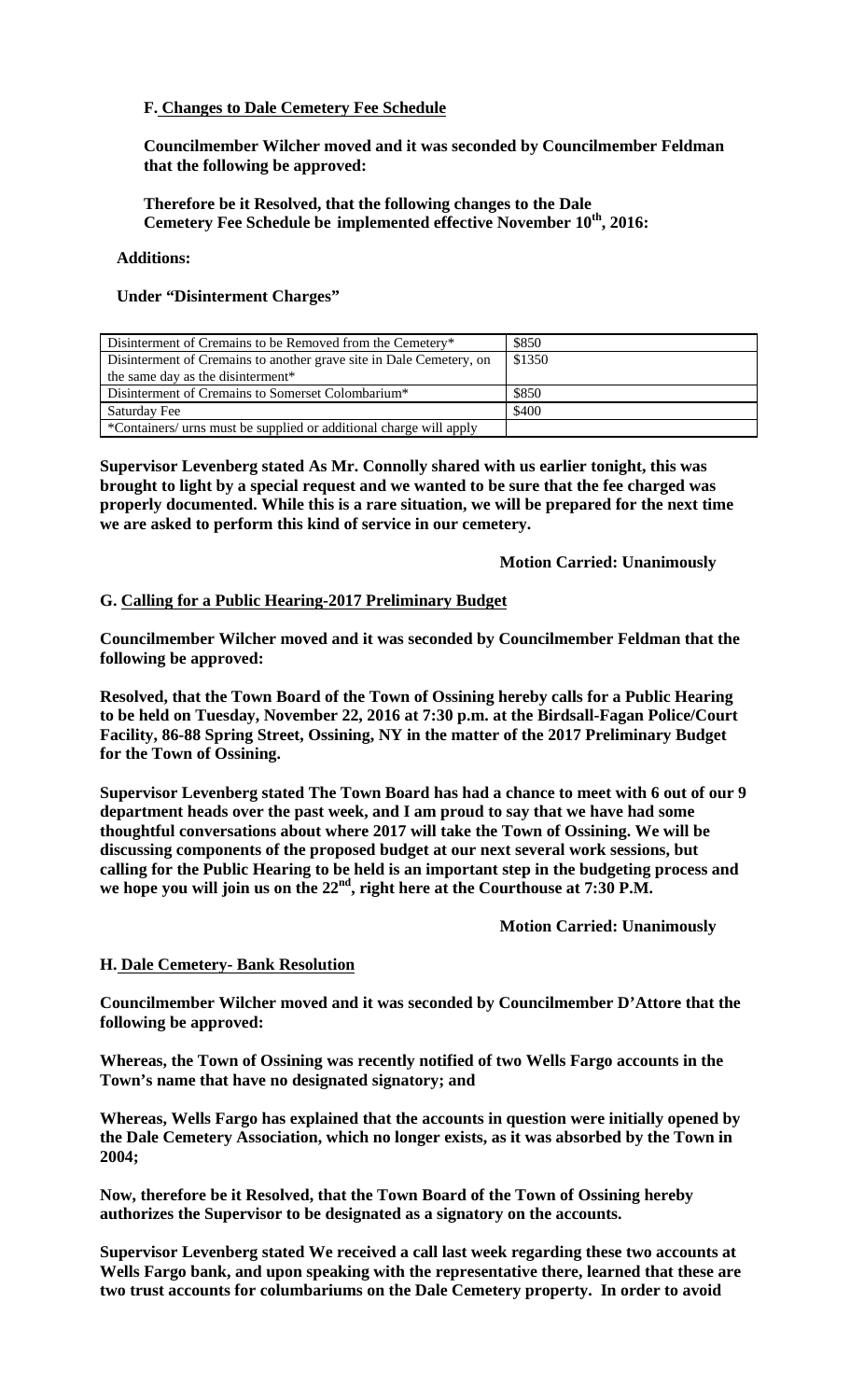**having the bank close these accounts due to a lack of signatory, we are asking the Board to approve having my name added to ensure the funds are protected.** 

 **Motion Carried: Unanimously** 

# **I.Dale Cemetery: Acceptance of Gravestone from First Baptist Church**

**Councilmember Jeffrey moved and it was seconded by Councilmember Feldman that the following be approved:** 

**Whereas, the Ossining Historic Cemeteries Conservancy has been approached by the Historian for the First Baptist Church regarding a gravestone on their property from dating back to 1818, marking the grave of Samuel M. Mattocks; and** 

**Whereas, the graves from First Baptist were moved to Dale Cemetery in 1869, but this particular stone was not moved and has been kept on the grounds of First Baptist until this time, and the First Baptist Church has requested that Dale Cemetery take ownership of the stone and place it among the other re-interments from 1869;** 

**Now, therefore be it Resolved, that the Town Board of the Town of Ossining does hereby accept the aforementioned gravestone, and will instruct the Superintendent of Cemeteries to install it on the grounds of Dale Cemetery, at no cost to the Town nor fee to the Cemetery;** 

**And be it further Resolved, that the Town of Ossining will become the owner and custodian of said property upon delivery and installation.** 

**Supervisor Levenberg stated we were contacted several weeks ago by the Ossining Historic Cemeteries Conservancy about a request for a gravestone to be transferred to Dale Cemetery from the First Baptist Church in Ossining, where it has been in storage for nearly a century. We are pleased to place it at Dale Cemetery among the other stones moved from First Baptist in 1869, and we are humbled to be entrusted with this important piece of history.** 

 **Motion Carried: Unanimously** 

# **J. Zoning Board- Resignation**

**Councilmember Wilcher moved and it was seconded by Councilmember Feldman that the following be approved:** 

**Resolved, that the Town Board hereby accepts, with regret, the resignation of Zoning**  Board of Appeals Member Edward Miller, effective November 9<sup>th</sup>, 2016.

**Ed Miller has been served on the Town's Zoning Board of Appeals since 1999, and we are so very sad to see him resign from this post. Mr. Miller has expressed to the Board how much he has enjoyed serving these past 17 years, and we are grateful to him for his service in this sometimes challenging volunteer position.** 

 **Motion Carried: Unanimously** 

### **VII. CORRESPONDENCE TO BE RECEIVED AND FILED**

### **VIII.MONTHLY REPORTS**

**Councilmember Wilcher moved and it was seconded by Councilmember Jeffrey that the following be approved:** 

**Resolved, that the Town Board of the Town of Ossining hereby accepts the following monthly reports for the month of October 2016:** 

- **Town Senior Center**
- **Town Clerk's Office**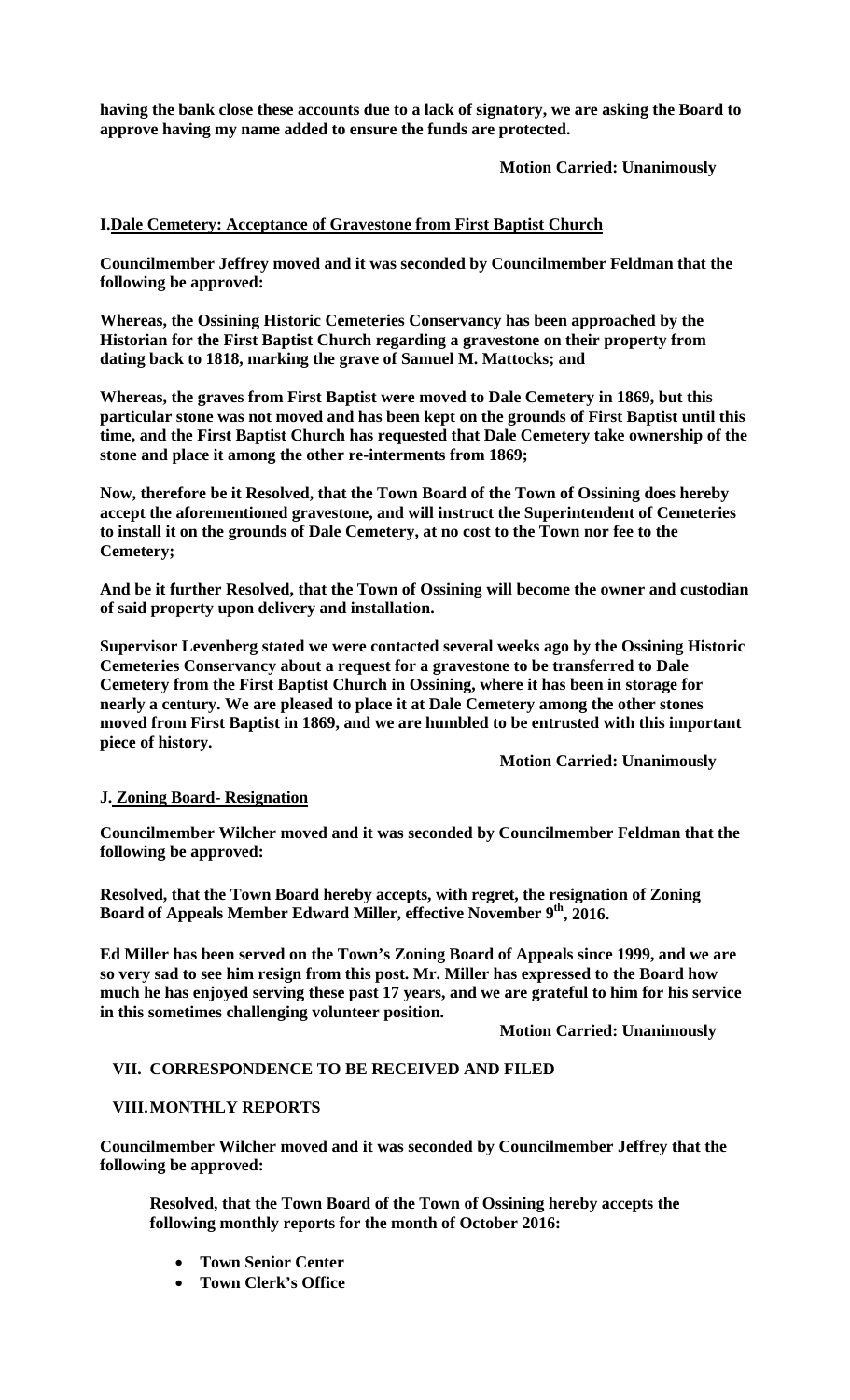- **G.E. Helicopter Report**
- **Town Supervisor's Office**
- **Dale Cemetery- October 2016 Report**

**Motion Carried: Unanimously** 

# **IX. VISITOR RECOGNITION**

**Jerry Gershner, Stonegate Road, discussed the Mortgage Recording Tax and would like to thank Councilperson Jeffrey for her fairness. The opinion of the State Comptroller was correct with the use of Home Rule. Mr. Gershner is requesting the use with general purpose and re-applying for the Home Rule Act as to make the distribution equitable.** 

 *Mr. Howard Fleischer read the following statement:* 

*Even if you do not live in the Unincorporated Town of Ossining, this information is important to know…for convenience the Proposed Budget links are clickable below!* 

*The Mortgage Recording Tax is a fee that is assessed against people when they buy a house. As so many other fees are. When that happens the money that is from all of the municipalities is sent to the County.* 

*The County then takes its cut and per a formula, redistributes the money back to the respective municipalities from which the houses were sold. In this scenario, based on the comptroller's opinion, the Village of Ossining, the Village of Briarcliff, and the Town General all receive a cut.* 

*However, the Unincorporated Town does not receive its fair share of the cut even though houses are bought and sold from our particular area.* 

*Because our makeup is different than almost any other town, during the past 2 years one of our Town Board members has requested, that we ask our legislators for a homerule legislation that would allow a cut of this Fee / Tax to be sent to the Unincorporated Town Fund.* 

*Based on previous figures, that comes out to be about \$80,000. The rest of the board or the majority of the board on the past two previous boards have refused to go ahead and do so. The citizens of the Unincorporated Town need to demand a change from how this is handled since it is simply NOT FAIR!* 

*In last year's budget the Town Board Members shifted a portion of salaries of certain individuals who work for the Town onto the Unincorporated Town. This included 33% of the attorneys, 33% of the confidential secretary, and 33% of the budget director, with the argument that all of those individuals spend a portion of their time only working on issues with respect to the Unincorporated Town. It was the first time that has ever been done.* 

*This year they are changing it in the budget so that it is 50% of the attorney, and 40% of the budget director salaries to be taken from the Unincorporated Town Fund. The confidential secretaries will be now 70% Town General and 30% from Dale Cemetery because she works on issues specific the Cemetery.* 

**Donna Sharrett- Morningside Drive, read the following statement:** 

 *Dear Town Supervisor and Councilmembers,*

*1. Mortgage Tax reimbursement to Town Outside (should be considered)* 

*2. Shine house – village contribution? (answer: general fund)* 

*3. Leaf pick-up- needs to rethought. Education and town composting program (possible future composting plan)* 

*4. After last night, the fight to protect our environment on the national level will be more challenging.*